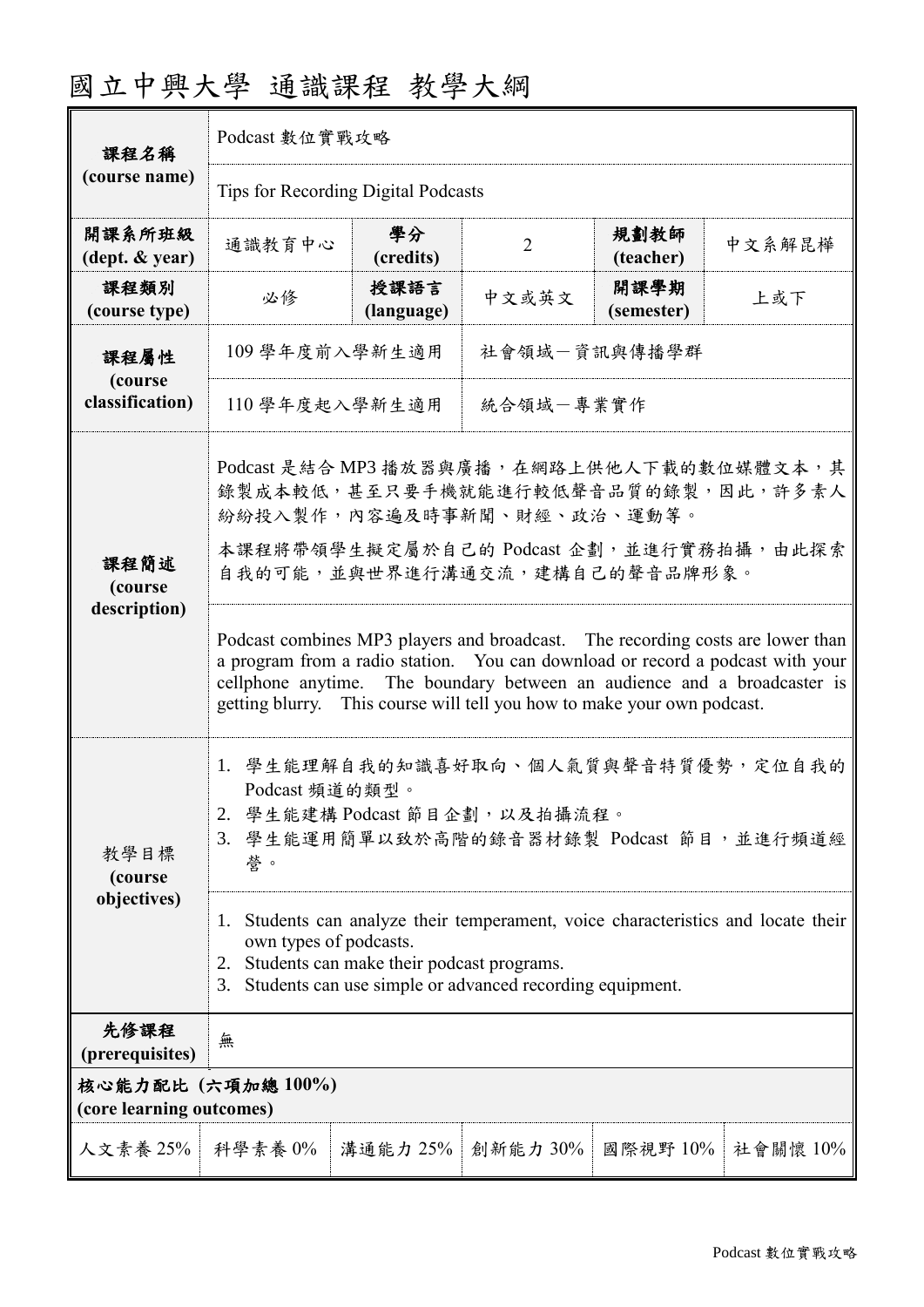|                | 教學方法 (teaching methods)                                                                                                         | 學習評量方式 (evaluation)                               |  |  |
|----------------|---------------------------------------------------------------------------------------------------------------------------------|---------------------------------------------------|--|--|
| 2.<br>3.       | 1. 原理講述<br>文本範例分析討論<br>口說訓練<br>4. 聲音錄製與頻道經營實務操作<br>授課內容(單元名稱與內容、習作 / 考試進度、備註)<br>(course content and homework / tests schedule) | 1. 課程試題檢測 20%<br>2. 實作聲音檔案評量 60%<br>3. 課程討論參與 20% |  |  |
| 1              | 課程介紹                                                                                                                            |                                                   |  |  |
| $\overline{2}$ | 錄 Podcast 最基本的五大步驟                                                                                                              |                                                   |  |  |
| 3              | 我是誰,就做什麼頻道:捏出你的個人Podcast 頻道形式風格                                                                                                 |                                                   |  |  |
| $\overline{4}$ | Podcast 錄製實務分享 (1):阮劇團「這聲好啊」與米薩小姐談頻道類型與個人特質設定                                                                                   |                                                   |  |  |
| 5              | 實務指導學生建構個人 Podcast 頻道形式風格                                                                                                       |                                                   |  |  |
| 6              | 我手寫我口: Podcast 錄製腳本編寫                                                                                                           |                                                   |  |  |
| $\overline{7}$ | Podcast 錄製實務分享 (2): 阮劇團「這聲好啊」與米薩小姐談影音腳本編寫                                                                                       |                                                   |  |  |
| 8              | 實務指導學生建構個人 Podcast 錄製腳本                                                                                                         |                                                   |  |  |
| 9              | 生產你的聲音:錄製器材操作與 Podcast 頻道平台設置                                                                                                   |                                                   |  |  |
| 10             | Podcast 錄製實務分享 (3): 阮劇團「這聲好啊」談錄製器材操作與錄製臨場狀況                                                                                     |                                                   |  |  |
| 11             | 實務指導學生操作各類型錄音器材                                                                                                                 |                                                   |  |  |
| 12             | 從清楚到優化:聲音與對談的訓練錄製                                                                                                               |                                                   |  |  |
| 13             | Podcast 錄製實務分享 (4): 米薩小姐談影視口條鍛鍊                                                                                                 |                                                   |  |  |
| 14             | 聲音的後製流程:錄製聲音剪輯 Podcast 檔案處理                                                                                                     |                                                   |  |  |
| 15             | 栽培你聲音的花園: Podcast 上線與頻道經營                                                                                                       |                                                   |  |  |
| 16             | 學生 Podcast 成果展示與老師指導 (1)                                                                                                        |                                                   |  |  |
| 17             | 學生 Podcast 成果展示與老師指導 (2)                                                                                                        |                                                   |  |  |
| 18             | 學生 Podcast 成果展示與老師指導 (3)                                                                                                        |                                                   |  |  |
|                | 教科書與參考書目(書名、作者、書局、代理商、說明)                                                                                                       |                                                   |  |  |

**(textbook & other references)**

- 1. 克莉絲汀·梅因澤 (Kristen Meinzer)《開始 Podcast:千萬收聽製作人教你內容規劃、主持、 上架指南》,臺北:高寶,2020。
- 2. 艾瑞克·纽朱姆 (Eric Nuzum)《如何做出爆紅 Podcast?新手、節目沒人聽?美國王牌製作 人教你頻道定位 X 提升故事力 X 經營行銷,掌握圈粉 7 大關鍵》,臺北:墨刻, 2021。